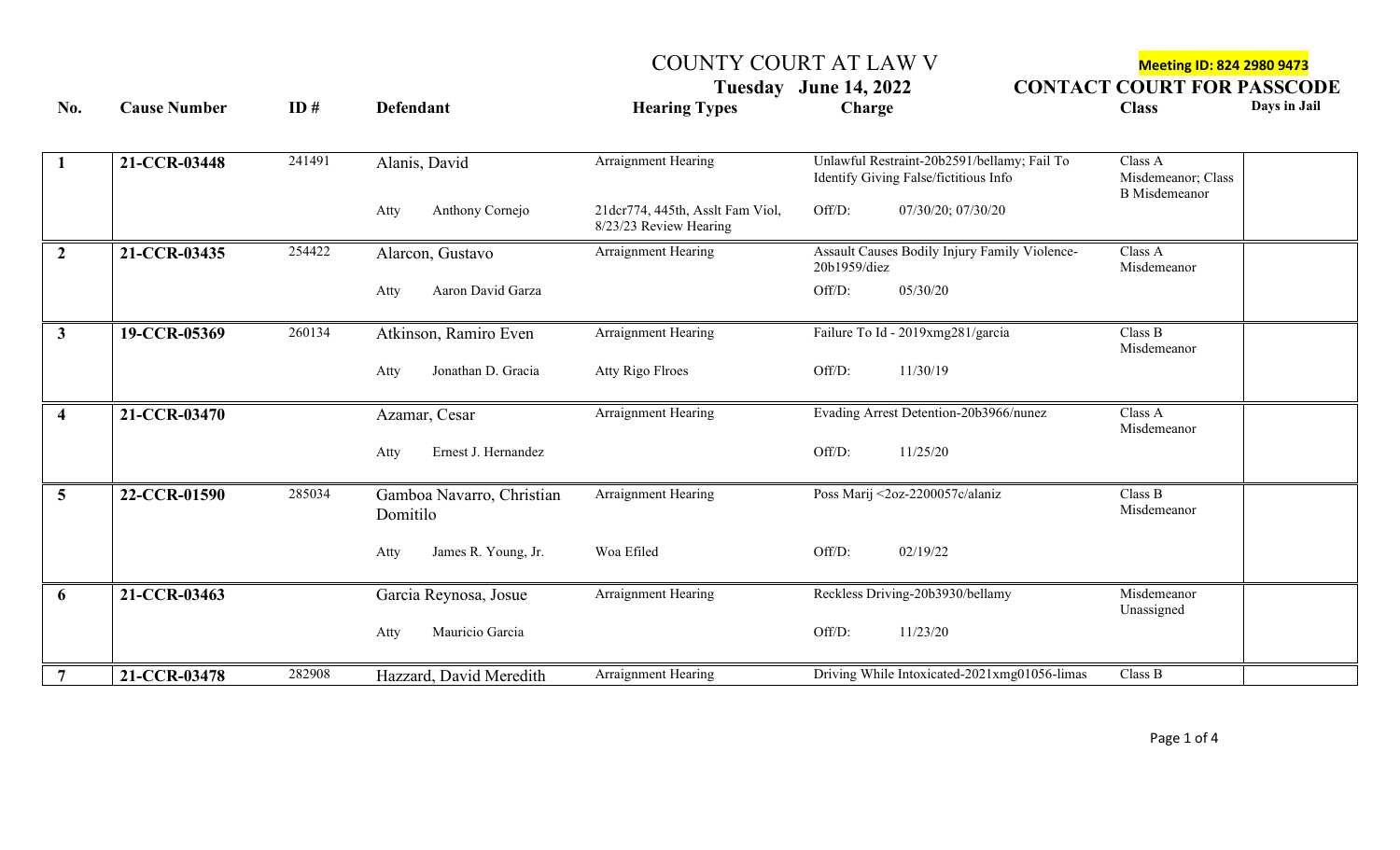## COUNTY COURT AT LAW V Meeting ID: 824 2980 9473

Tuesday June 14, 2022 CONTACT COURT FOR PASSCODE<br>
Charge Class Days in Jail

**No. Cause Number ID # Defendant Hearing Types Charge Class Days in Jail**

|           |                        |                               |                                                                   |                                                                                                                                                                                                    | Misdemeanor                                                               |
|-----------|------------------------|-------------------------------|-------------------------------------------------------------------|----------------------------------------------------------------------------------------------------------------------------------------------------------------------------------------------------|---------------------------------------------------------------------------|
|           |                        | Atty                          |                                                                   | Off/D:<br>04/20/21                                                                                                                                                                                 |                                                                           |
| 8         | 22-CCR-00964           | Hernandez, Dylan              | Arraignment Hearing                                               | Driving While Intoxicated-2100264005/hernandez                                                                                                                                                     | Class B<br>Misdemeanor                                                    |
|           |                        | Marco Antonio De Luna<br>Atty |                                                                   | Off/D:<br>09/25/21                                                                                                                                                                                 |                                                                           |
| 9         | 21-CCR-03441           | Martinez, Veronica Lynn       | Arraignment Hearing                                               | Driving While Intoxicated Bac >= 0.15-2021-kmg-<br>0005/gonzalez; Accident Involving Damage To<br>Vehicle>=\$200- Unarrested                                                                       | Class A<br>Misdemeanor; Class<br><b>B</b> Misdemeanor                     |
|           |                        | Monica M. Galvan<br>Atty      | 2021dcr1600, 107th, Unauth. Use<br>Of Vech, 5/23 Ptd Admonishment | Off/D:<br>12/16/20; 12/16/20                                                                                                                                                                       |                                                                           |
| <b>10</b> | 21-CCR-03428           | Mendoza, Brandon Steven       | Arraignment Hearing                                               | Driving While Intoxicated/210168-daniels                                                                                                                                                           | Class B<br>Misdemeanor                                                    |
|           |                        | Atty                          |                                                                   | Off/D:<br>05/04/21                                                                                                                                                                                 |                                                                           |
| 11        | 21-CCR-03474           | Nodopa, Esja Beelzebub        | Arraignment Hearing                                               | Terroristic Threat Cause Fear Of Imminent Sbi-<br>20b4157/flores; Terroristic Threat Cause Fear Of<br>Imminent Sbi-20b4156/flores; Terroristic Threat<br>Cause Fear Of Imminent Sbi-20b4155/flores | Class B<br>Misdemeanor; Class<br>B Misdemeanor;<br>Class B<br>Misdemeanor |
|           |                        | Michael Martinez<br>Atty      | 21dcr1489, 445th, Pocs, Fta                                       | Off/D:<br>12/11/20; 12/11/20; 12/11/20                                                                                                                                                             |                                                                           |
| 12        | 281795<br>21-CCR-01841 | Orozco-navar, Jaime Adolfo    | Arraignment Hearing                                               | Racing On Highway-2020xmg2805/limas                                                                                                                                                                | Class B<br>Misdemeanor                                                    |
|           |                        | Rigoberto Flores, Jr.<br>Atty | Def Needs Translator, To Hire<br>Attorney.                        | 11/22/20<br>Off/D:                                                                                                                                                                                 |                                                                           |
| 13        | 209287<br>21-CCR-03438 | Owen, Bruna Marie             | Arraignment Hearing                                               | Poss Marij <2oz-20b2429/diez                                                                                                                                                                       | Class B                                                                   |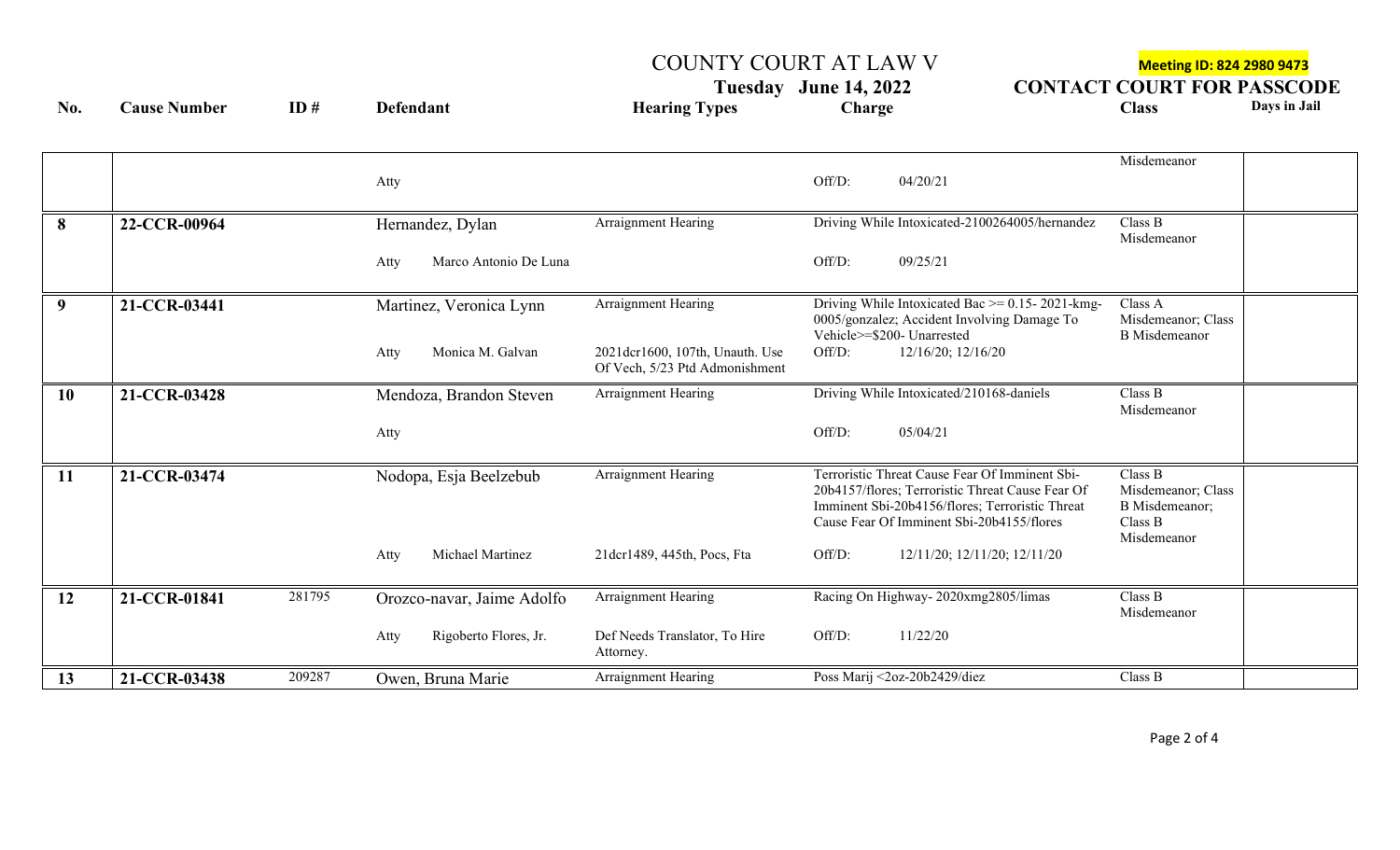COUNTY COURT AT LAW V<br>
Tuesday June 14, 2022 **CONTACT COURT FOR PASSCO CONTACT COURT FOR PASSCODE** 

| No.       | <b>Cause Number</b> | ID#    | <b>Defendant</b>        | <b>Hearing Types</b> | Charge                                                          | <b>Class</b>           | Days in Jail |
|-----------|---------------------|--------|-------------------------|----------------------|-----------------------------------------------------------------|------------------------|--------------|
|           |                     |        | Atty                    |                      | 07/12/20<br>Off/D:                                              | Misdemeanor            |              |
| 14        | 21-CCR-03422        | 282847 | Pulido, Denise Diana    | Arraignment Hearing  | Poss Marij <2oz-2021xmg1009/garcia                              | Class B<br>Misdemeanor |              |
|           |                     |        | Atty                    |                      | Off/D:<br>04/16/21                                              |                        |              |
| 15        | 21-CCR-03420        | 281406 | Ramos, Maximiliano      | Arraignment Hearing  | Poss Marij <2oz-2020xmg2136/limas                               | Class B<br>Misdemeanor |              |
|           |                     |        | Salvador Garcia<br>Atty |                      | Off/D:<br>09/24/20                                              |                        |              |
| <b>16</b> | 21-CCR-03449        | 252324 | Rivas, Daniel           | Arraignment Hearing  | Driving While Intoxicated Bac $\ge$ = 0.15-<br>20b4261/nunez    | Class A<br>Misdemeanor |              |
|           |                     |        | Atty                    |                      | Off/D:<br>12/19/20                                              |                        |              |
| 17        | 21-CCR-03419        | 281401 | Rodriguez, Jamie Rae    | Arraignment Hearing  | Poss Marij <2oz-2020xmg2129/limas                               | Class B<br>Misdemeanor |              |
|           |                     |        | Atty                    |                      | Off/D:<br>09/23/20                                              |                        |              |
| 18        | 21-CCR-03436        | 181181 | Ruiz, Daniel            | Arraignment Hearing  | Criminal Mischief >=\$100<\$750-20b1776/diez                    | Class B<br>Misdemeanor |              |
|           |                     |        | Julio Ledezma<br>Atty   |                      | Off/D:<br>05/11/20                                              |                        |              |
| 19        | 21-CCR-04233        | 181181 | Ruiz, Daniel            | Arraignment Hearing  | Terroristic Threat Cause Fear Of Imminent Sbi-<br>20b1767/lerma | Class B<br>Misdemeanor |              |
|           |                     |        | Julio Ledezma<br>Atty   |                      | Off/D:<br>05/13/20                                              |                        |              |